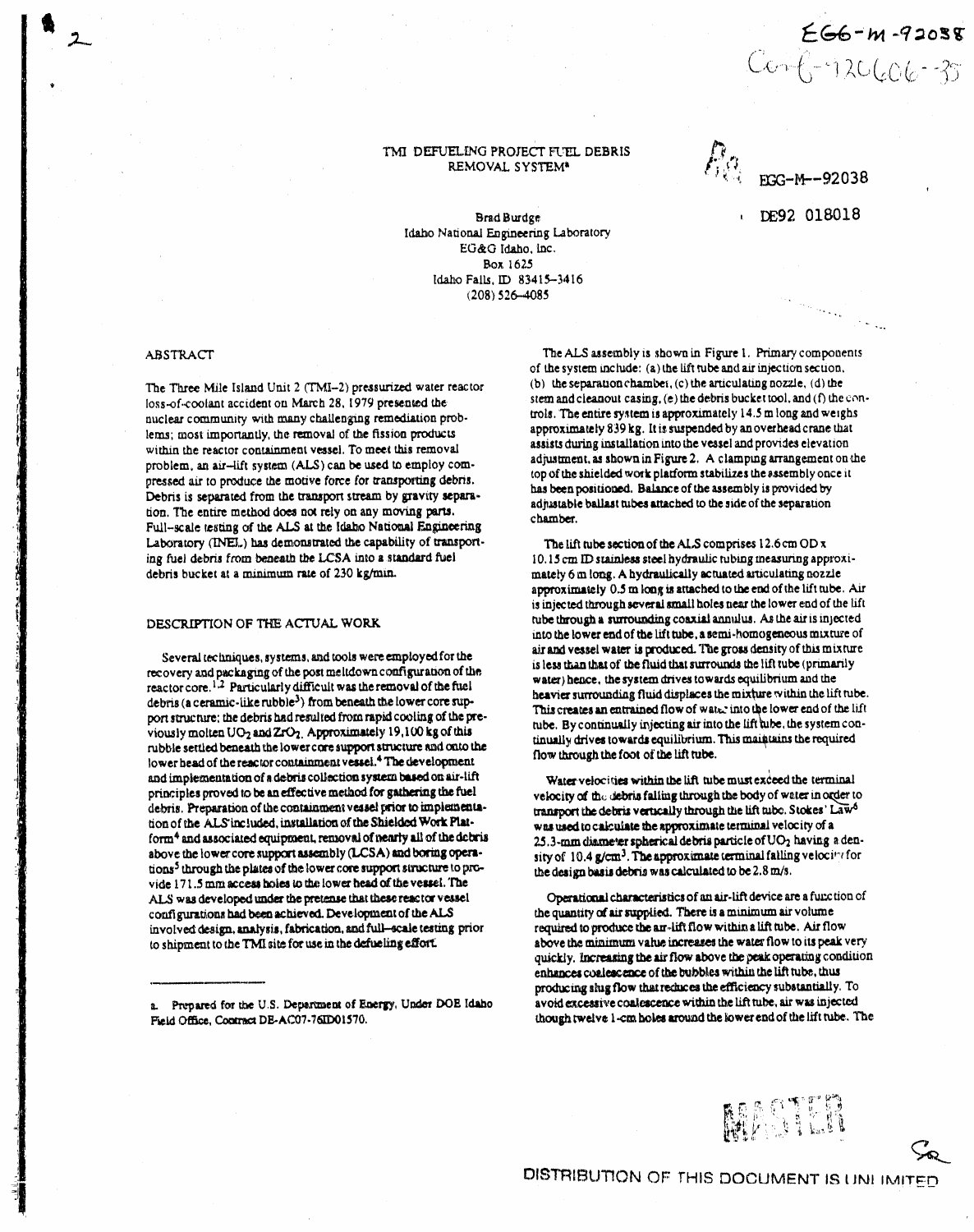

Figure 1. Air-Lift System Assembly.

# **DISCLAIMER**

This report was prepared as an account of work sponsored by an agency of the United States Government. Neither the United States Government nor any agency thereof, nor any of their employees, makes any warranty, express or implied, or assumes any legal liability or responsibility for the accuracy, completeness, or usefulness of any information, apparatus, product, or process disclosed, or represents that its use would not infringe privately owned rights. Reference herein to any specific commercial product, process, or service by trade name, trademark, manufacturer, or otherwise does not necessarily constitute or imply its endorsement, recommendation, or favoring by the United States Government or any agency thereof. The views and opinions of authors expressed herein do not necessarily state or reflect those of the United States Government or any agency thereof.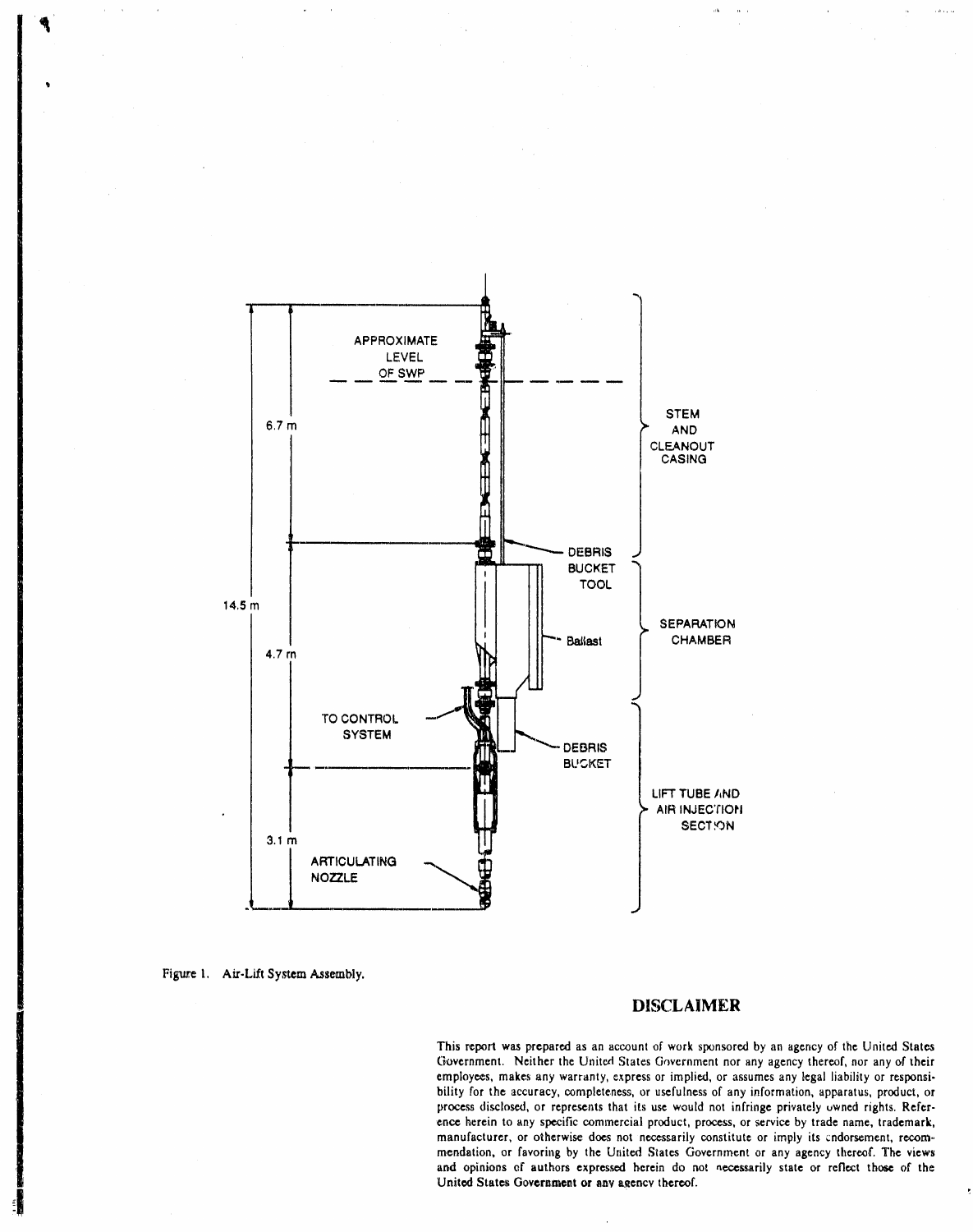

Figure 2. Air-Lift System Assembly Installation.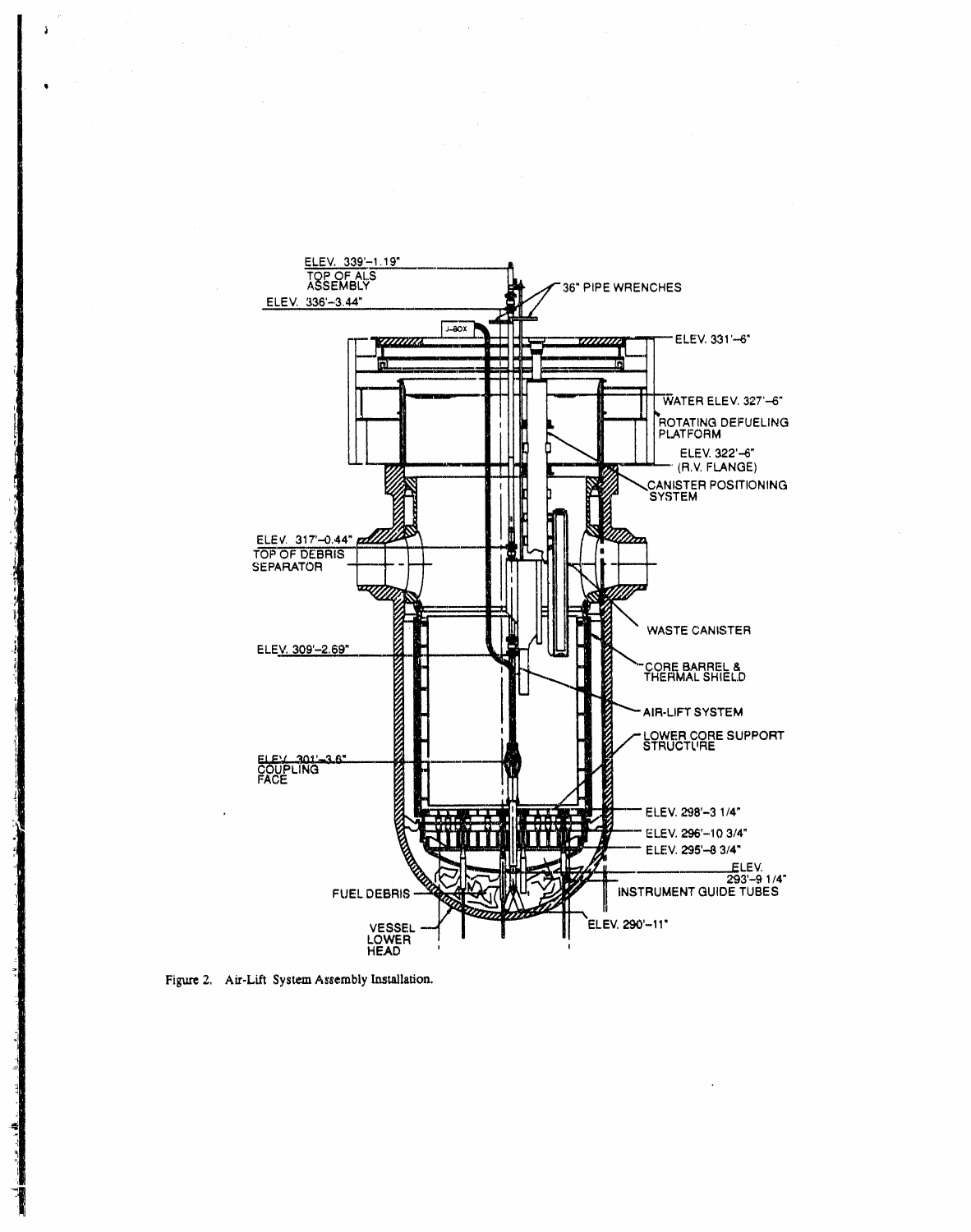air flow parameters were determined using calculation methods presented in the Encyclopedia of Flu.d Mechanics.<sup>7</sup> The air injection point was located as low as practical to develop the maximum air-lift motive force. Available literature on the air-lift technique does not describe the flow characteristics when the lift tube discharge remains below the surrounding body of water. In order to maintain adequate radiation shielding, it was essential to discharge and collect the highly radioactive particulate from the reactor at a minimum of 3 m below the surface of the reactor water level. Therefore, in calculating the operating parameters of the ALS, a 100% submergence of the lift tube was used.

Using the above considerations, the minimum air supply volume and pressure required to transport the debris through the lift tube is calculated at 2,774 L/min and 98.5 kPa. Air flow pressure can be adjusted from the J-box equipment panel, which is located on the top of the shielded work platform. The corresponding water flow rate through the lift tube is calculated at approximately 1.480 L/min at a velocity of 3.96 m/s at full flow.

A stowed drill rod casing located within the stem of the ALS is used to remove clogs within the lift tube. Drill rod casing can be lowered down through the stem from the working platform. Extensions can be added to the casing to provide the necessary length to clear clogging at the foot of the lift tube.

Separation of the debris from the air and water mixture is accomplished in the separation chamber. The chamber is designed with two connecting compartments separated by a baffle type plate, as shown in Figure 3. The three-phase mixture is discharged from the lift tube and into the bottom of chamber 1. The cross-sectional area of the chamber is  $539 \text{ cm}^2$  and the velocity of the mixture is reduced to approximately 3.1 m/s. This allows for the air to rise to the top of the chamber where it forms a bubble dome in the top of the chamber. The air then escapes through a series of holes in the top end of the chamber. These escape holes can be adjusted to regulate the volume of air in the bubble dome. The remaining water and debris mixture flows under the baffle plate and into chamber 2. The cross-

sectional area of chamber 2 is approximately  $1532 \text{ cm}^2$  and the velocity of the flow is slowed to approximately 0.45 m/s. At the calculated velocities in chamber  $2,1/\mathrm{O}_2$  particles of 600µ diameter will settle into the debris bucket. The remaining water and smaller particulate is discharged back into the body of water within the vessel.

The debris bucket is a standard debris bucket designed to interface with the defueling carousel of the shielded work platform. The bucket was suspended through the bottom of the separator with the debris bucket handling tool. The bucket tool mounts on a load cell bracket that is attached to the stem. The load cell provides indication of the debris bucket weight to the operator. The bucket tool is used to move a full debris bucket from the ALS to the defueling carousel and then place an empty debris bucket into the ALS.

The lower 0.5 m of the lift tube is capable of articulating 20 degrees from centerline in one plane with the use of hydraulic cylinders and cables. This allows the ALS to gather a greater amount of material through each access hole in the LCSA. Rotation of the nozzle is accomplished by .nanual rotation of the stem. The separation chamber is mounted to the stem and the lift tube by rotary couplings, which allow the separator or rotate independent of the stem and lift tube. The stem and the lift tube are synchronized using a geared shaft that is mounted to the separator and geared to both the stem and the lift tube. This allows for 1:1 rotation of the stem to the lift tube while the separator remains stationary. A linear potentiometer, designed to be leak-tight, is employed to measure the nozzle articulation. Output of the nozzle position is indicated at the control panel.

The hydraulic control valves and air control valves are housed within a J-box that is located on the shielded work platform. The J-box interfaces with the local service panel of the shielded work platform and the ALS. The valve controls are located on the control panel, which is mounted to the railing of the shielded work platform. The control panel comprises the power switch interface button, emergency stop button, the debris bucket load cell reading, air pressure reading, the articulating nozzle angle reading and



Figure 3. Separation Chamber flow path diagram.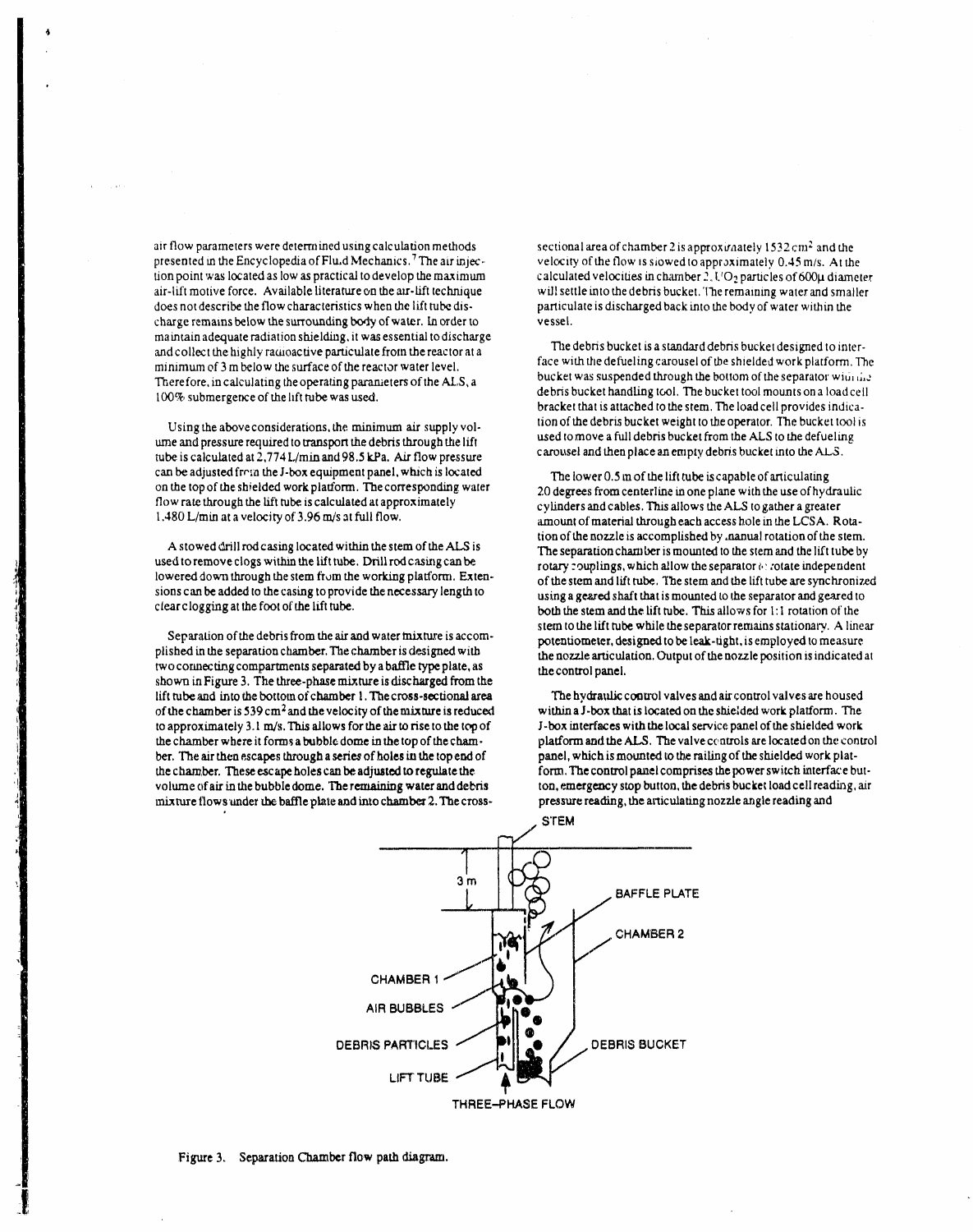actuation switch, the air supply button, and stall indicating lights.<br>Set points on the load cell do not allow for the air to be supplied if coalescence was predicted to reduce the froth within the bubble Set points on the load cell do not allow for the air to be supplied if<br>the debris bucket is not in position. When the full debris bucket

,1'\_' q**,**,, \_1 I*'* **"**

Design verification and operational checkout was performed by full-scale testing of the ALS at the Idaho National Engineering Laboratory. A 10.6 m deep, 1.8-m diameter water-filled tank was used to simulate the reactor vessel environment. A mockup section CONCLUSIONS of the lower core support structure was fabricated and placed inthe bottom of the tank. Lead *(Pb)* shavings, cubes of lead measuring Events during the *ALS* operation transpired at a very fast rate.<br>2.5 cm, lead shot of various sizes and sections of 1-cm diameter Data recording was perfor 2.5 cm, lead shot of various sizes and sections of 1-cm diameter Data recording was performed manually and was not sufficient to stainless steel tubing, 2-5 cm in length, were placed in the bottom record all pressure, buck of the tank to represent the fuel debris. An underwater camera and recorder were used to record the installation and operation of the

tank, in sections, because of overhead height restrictions. Because likely prove that the ALS is capable of transporting debris larger<br>of its eccentric center of gravity, the centerline of the ALS lift tube larger han a 2. of its eccentric center of gravity, the centerline of the ALS lift tube than a 2.5 cm cube of lead. Debris, water, and air separation tech-<br>and stem rests 5 degrees from vertical. As the ALS is placed into niques effective the tank*,* the ballast arrangement correct*s* the centerlme to within bucket**.**  $1/2$  degree of vertical. This angle proved to be sufficient for insertion of the ALS through the access hole in the LCSA.

The intriculation nozzle of the ALS was allowed to impact the simulated fuel debris pile at the full velocity of the overhead crane simulated fuel debris pil<sup>2</sup> at the full velocity of the overhead crane 1. GREGORY L. CALHOUN, "Fuel Removal Equipment For<br>(approximately 1/2 m/sec). Because no damage occurred to the 1. Three Mile Island Unit 2." Nuclear articulating nozzle components during this impact, the structural integrity of the articulating nozzle was proven. The system was integrity of the articulating nozzle was proven. The system was<br>
raised approximately 6 cm from this position prior to initial startup.<br> **Example 2.** PAUL M. SHEARER et al., "Three Mile Island Unit *2*<br> **Preparations For D** Power was turned on and all systems were verified prior to actua-<br>tion of the signal state of his life the This agents dender the former (1989). tion of the air supply to the lift tube. This created hydraulic forces (1989).<br>sufficient to transport the debris surrounding the nozzle submerged 3. ROBERT V. STRAIN et al., "Fuel Relocation Mechanisms sufficient to transport the debris surrounding the nozzle submerged 3. ROBERT V. STRAIN et al., "Fuel Relocation Mechanisms under approximately 6cm of simulated fuel debris. Material sur-<br>Based On Microstructures of Debris under approximately 6 cm of simulated fuel debris. Material sur-<br>rounding the hozzle was entrained and transported within approxi-<br> $87, 1$ , (1989). rounding the hozzle was entrained and transported within approximately 2 seconds. Articulation of the nozzle and rotation of the mately 2 seconds. Articulation of the nozzle and rotation of the 4. DOUGLAS W, AKERS et al., "Three Mile Island Unit 2<br>ALS was performed to gather the material within a 1 m diameter of Fission Bodyet Inventory Estimates is the centerline of the ALS. Simulated debri**s** material wa*s*entrained and transported at a rate greater than could be supplied by maneu-<br>vering the nozzle. Because of this, it was difficult to determine the **1999**. HERBERT W. KIRKLAND et al., "Drilling Operations To vering the nozzle. Because of this, it was difficult to determine the 5. HERBERT W. KIRKLAND et al., "Drilling Operations To actual material transport rate. It is estimated that the debris trans-<br>Remove The Lower Core Supp actual material transport rate. It is estimated that the debris trans<sup>3</sup> Remove The Lower Core Support Assembly At *Th*<br>
port capacity of the ALS is no less than 230 kg/min at the operating Island Unit 2," *Nuclear Technol* port capacity of the ALS is no less than 230 kg/min at the operating conditions during testing.

During initial testing, it was noticed that the smaller lead shave second (1980). ings were being swept out of the air baffle holes at the top of separa-<br>tion chamber 1 (see Figure 3). This problem was sufficiently 7. N. P. CHEREMISINOF et al., "Encyclopedia of Fluid tion chamber I (see Figure 3). This problem was sufficiently 7. N. P. CHEREMISINOF et al., "Encyclopedia of F<br>
corrected by adjusting the baffle holes in the top of the ALS to form Mechanics, 4, Solids and Gas-Solids Flows corrocted by adjustin**g** the baffle holes in the top of the ALS to form Mechanics, **4**, *Solids and Gas*-*Solids Flows,* Gulf a larger bubble dome within chamber 1. It may have been Publishing Company advantageous to place a baffle screen at the predicted bubble dome-<br>Paris, Tokyo (1982). advantageous to place a baffle screen at the predicted bubble dome-

THE RECORD FROM

the debris bucket is not in position. When the full debris bucket dome and eliminate any entrainment of the smaller particles. How.<br>weight is reached, the air supply is automatically shut off. ever, schedule constraints wo ever, schedule constraints would not allow for further testing in this configuration. Deb**ri**s passing intochamber 2 settled into the debris bucket as predicted; very*,*little **o**f the smaller deb*ri*s was entrained RESULTS and discharged from the separator. *T*he debris bucket suspende**d** within the separation chamber can be filled with debris in less than.<br>1 minute (estimate).

slain.lesssteel tubing, 2-5 cm in length, were placed in the bottom r\_ord ali pressure*,* bucket we*i*ght*, an*d ALS flow during the ver**y**, recorder were used to record the installation and operation of the than anticipated. This may be partially due to the fact that the top of ALS within the test tank. lift tube terminated approximately  $4 \text{ m}$  below the surface of the water and created **g**reate**r** lift tube velocities than calculated for Installation and assembly of the ALS was performed outside the 100% submergence. Based on these re*s*ults, further testing will niques effectively packaged the simulated debris into the fuel<br>bucket.

# RE**F**ERENCES

- (approxima**t**ely 1*/*2m*/*sec). Because no dama**ge** occu*s***r**edto the Three Mile Island Unit 2**,**" *Nuclear Technology*, *87*, 3*,*
- 
- 
- Fission Product Inventory Estimates," *Nuclear Technology*, 87, 1, (1989).
- 
- conditions during testin**g**. .. 6. RO**BE**RSON*/C*ROWE**,** "Engineering Fluid Mec**han**ics,"
-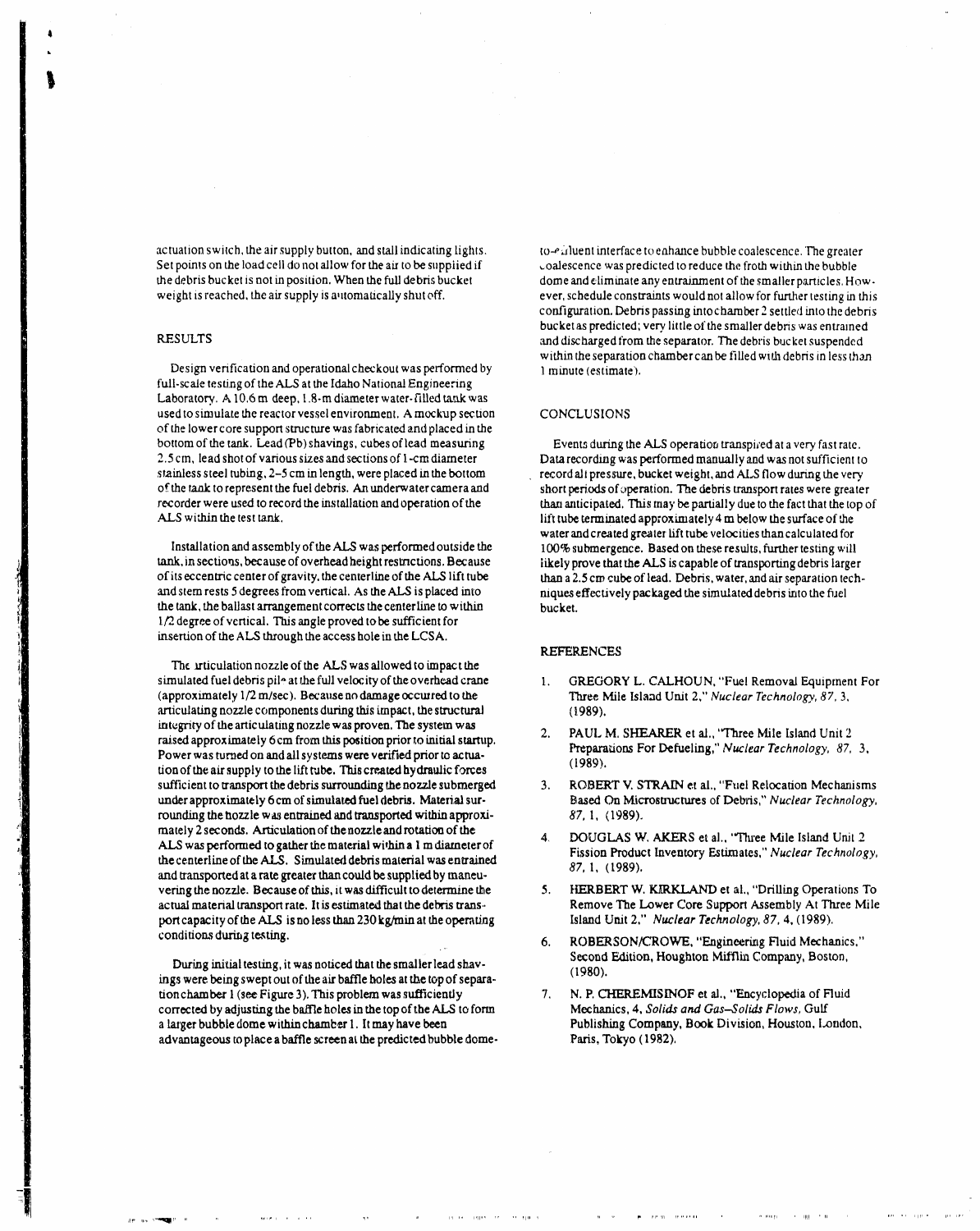